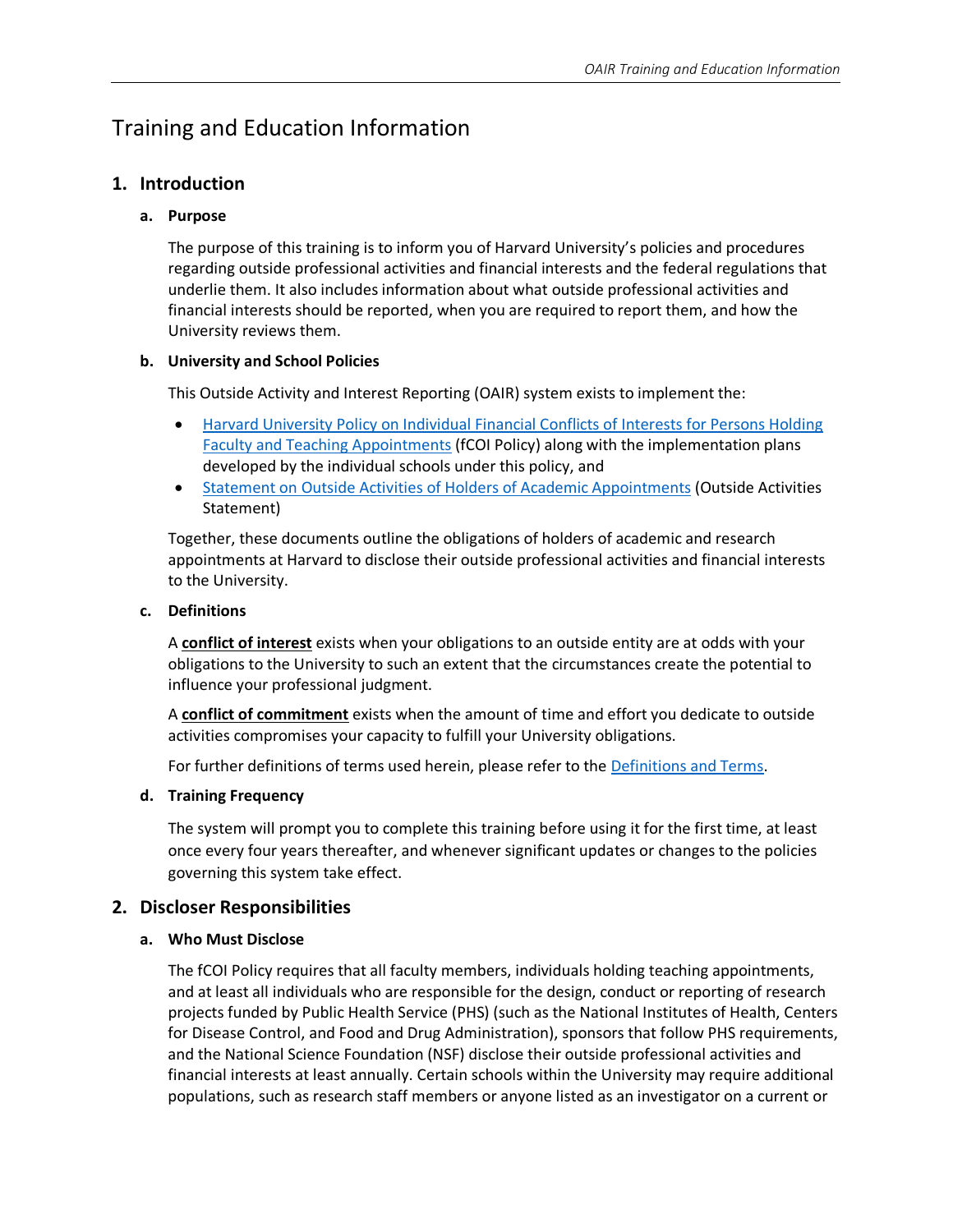pending sponsored award, to report their outside professional activities and financial interests. Further information about how each school defines its disclosure population can be found here: vpr.harvard.edu/OAIR.

#### **b. What to Include in your Disclosure**

You are required to include information about "related" outside professional activities and financial interests, or those that could reasonably appear to relate to your University responsibilities, regardless of whether you are compensated. Outside professional activities and financial interests could impact your University responsibilities if they detract from the time and effort you spend on your University responsibilities or may influence or appear to influence the decisions you make in your role at the University. Outside professional activities and financial interests involve entities that are outside of Harvard (foreign or domestic, for-profit or not-forprofit) with which you, your partner/spouse, or your dependent children ("family") have had a relationship in the last 12 months, except as noted in "What Not to Include in your Disclosure" below. The following are examples of outside professional activities and financial interests that should be included in your disclosure:

### **Related financial interests, equity holdings, ownership, and fiduciary relationships**

- Equity or other ownership interests, including any shares of stock, options, warrants, promises of such, etc., whether the company is privately or publicly held and regardless of whether the equity currently has any value.
- Potential income related to inventorship/authorship on intellectual property (IP) that is licensed to an outside entity (including but not limited to inventions, copyrighted works, and trademarks) regardless of whether royalties have been received.
- Any paid or unpaid fiduciary or management role as an officer, director, or member of a governing board (e.g., board of directors or the equivalent) in a related outside entity.
- Any other financial interests or related compensated activities held by you or your family.

### **Related outside professional activities**

- **Professional services or employment, including any:** 
	- o Appointment, affiliation, or employment agreement with any outside entity, foreign or domestic
	- o Private consulting or membership on a scientific or other advisory board
	- o Teaching a program outside of Harvard
	- o Office held in a professional organization
	- o Services provided to a non-US government (including testimony)
	- o Paid media appearances
	- o Expert witness testimony
	- o Editorial services
	- o Architecture, planning, or design project services
	- o Participation in:
		- Fellowship and artists' residencies (other than under an award through Harvard)
		- Exhibitions, design projects, professional juries (including design juries), or
		- **Fig. 2** Foreign talent recruitment or development programs
- Conducting research or otherwise being listed on a sponsored award on behalf of a program outside of Harvard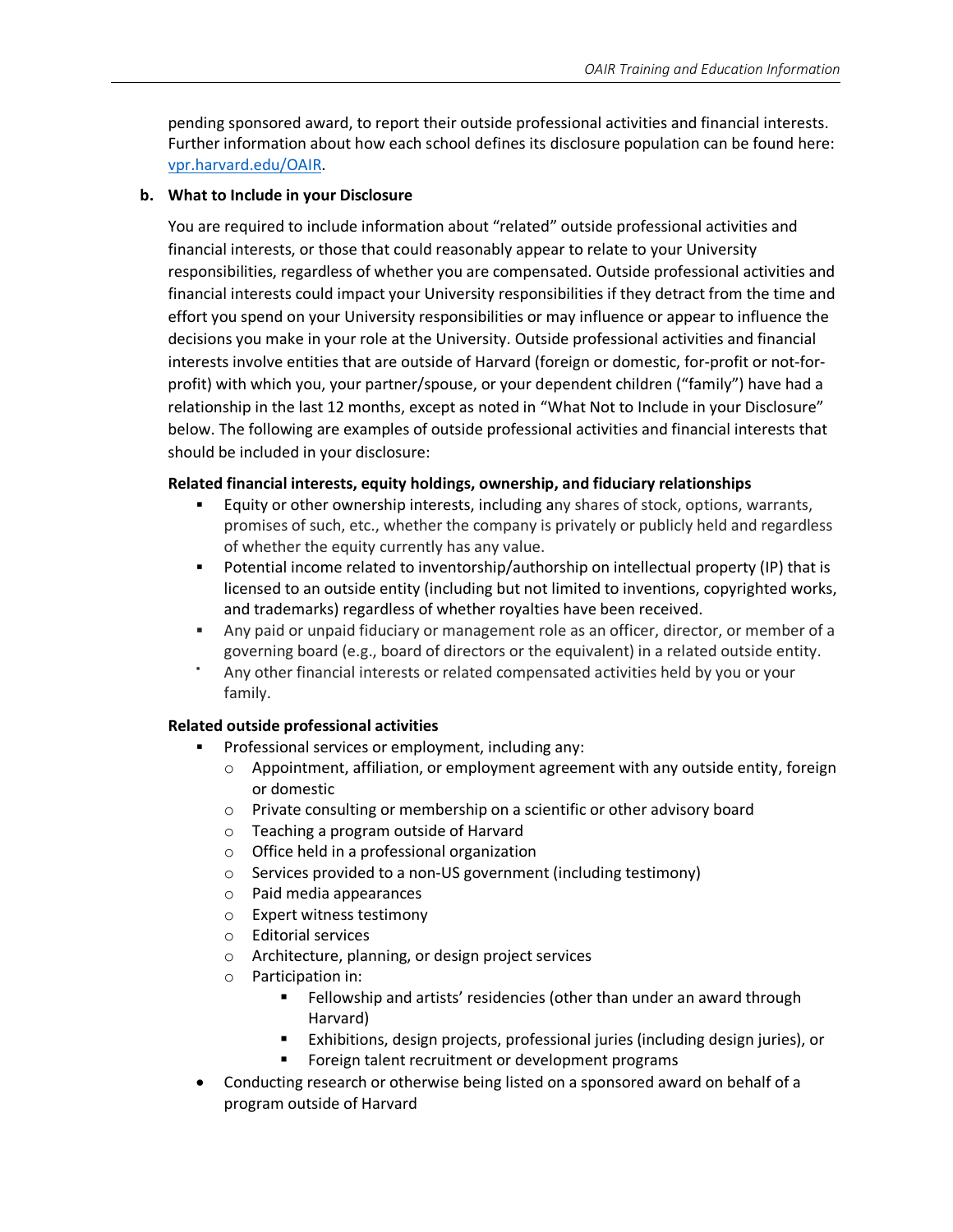- Prizes, including awards and honoraria
- Speaking engagements and travel support or reimbursements, including travel paid on your behalf by a third party. Note: you need not include speaking engagements for and travel that is reimbursed or sponsored by US federal, state, or local government entities or US-based institutions of higher education and affiliated medical centers. However, speaking engagements for and travel that is reimbursed or sponsored by non-US government agencies and institutions of higher education need to be included.
- You should include any professional activities with outside entities that receive payments on your behalf. For example, if you are part of a practice or foundation, or an organized consulting group that receives payment for your work, the consulting group and the companies that paid you through the consulting group should be listed. Payments from any corporate sponsor that pass through an intermediary should be attributed to the primary sponsor. For example, if a pharmaceutical company hires a public relations firm to arrange seminars in support of the company's product, the payments should be attributed to the pharmaceutical company, not the firm, regardless of which entity's name appears on the check you receive (or anticipate receiving).

If it is unclear whether an outside professional activity or financial interest should be included in your disclosure based on the above criteria, the recommendation is to include it. These reporting requirements are independent of whether your outside professional activities or financial interests present a potential, perceived, or actual conflict of interest or commitment.

**Please note that the [Statement on Outside Activities](https://provost.harvard.edu/statement-outside-activities-holders-academic-appointments) requires additional school-level approvals for professional relationships that are closest to your Harvard obligations, such as teaching or conducting research at an outside entity.** These approvals should be obtained prior to initiating such engagements and then disclosed herein as required.

- **c. What Not to Include in your Disclosure**
	- Unpaid outside activities performed by your family
	- Sponsored awards through Harvard
	- Salary or other remuneration paid to you by Harvard if you currently hold a Harvard appointment, other than IP payments
	- Speaking engagements for and travel that is reimbursed or sponsored by US federal, state, or local government entities or US-based institutions of higher education and affiliated medical centers. This exclusion only applies domestically. All international speaking engagements and reimbursed or sponsored travel must be disclosed.
	- Investments in, or income from, investment vehicles, such as mutual funds or retirement accounts, so long as the investigator does not directly control the investment decisions made in these vehicles

### **d. When to Disclose**

You are required to submit a disclosure on the following schedule:

- an annual basis,
- within 30 days of acquiring a new outside professional activity or financial interest, and
- for research projects as required by certain sponsors and school-level policies.

Each school has adopted a schedule by which annual submissions of outside professional activities and financial interests are due. You will be notified of your annual disclosure period in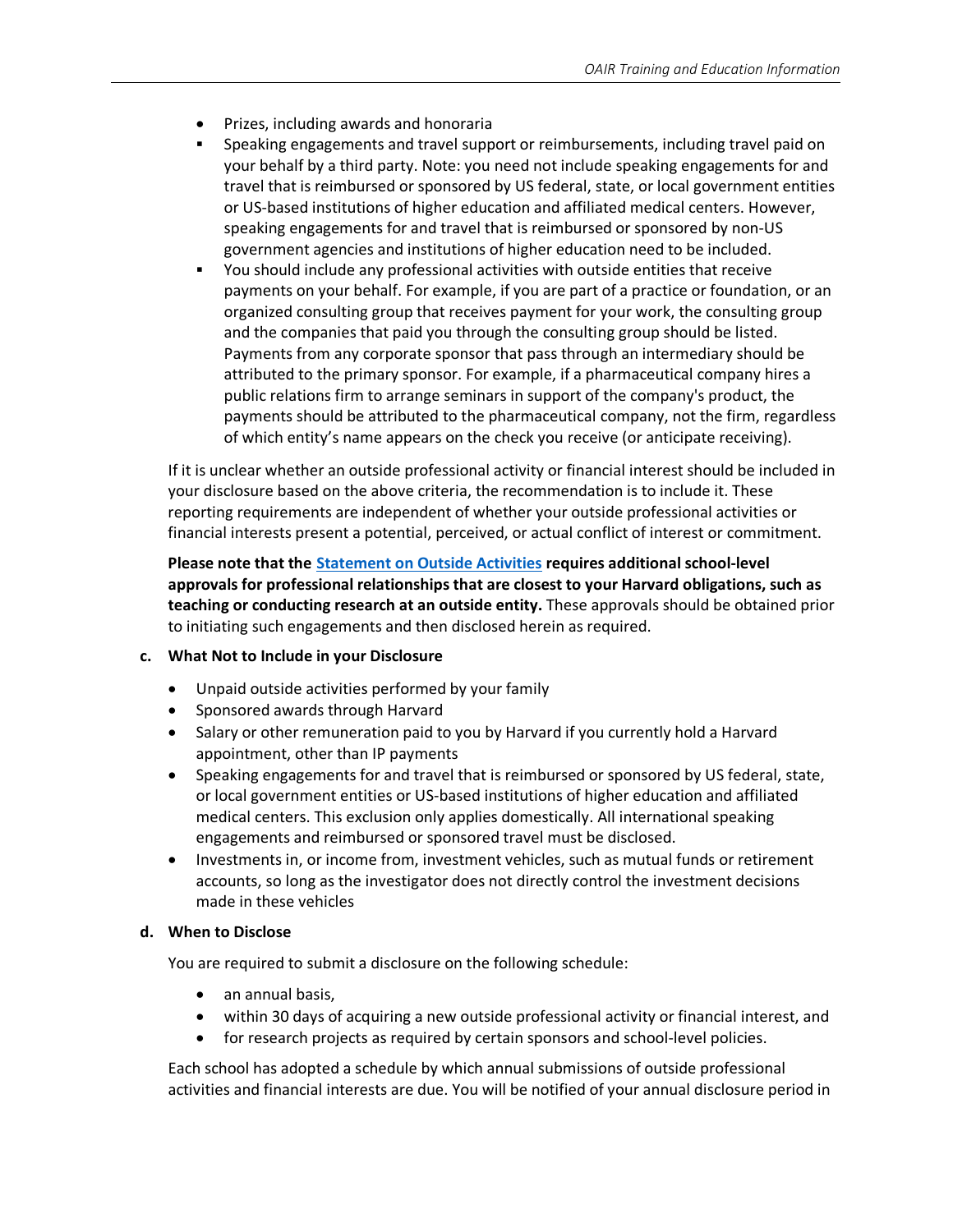advance of the due date. In each case, the disclosure will cover the 12-month period preceding the submission. It is your duty to track new outside professional activities and financial interests and report them in the system in a timely manner. Additionally, you will be notified of your disclosure obligations for research projects that require research-specific disclosures when they are awarded.

### **e. Record Keeping**

It is your responsibility to maintain records to verify that your disclosures are complete and accurate by retaining documents such as payment records, contracts and agreements, travel receipts, etc., for at least three years from the date of submitting your disclosure.

# **3. Role of the University**

In the context of outside professional activities and financial interests, the University's responsibilities are to:

- Obtain and review outside professional activities and financial interest disclosures
- Determine whether real or perceived conflicts of interest or commitment exist and take steps to manage, reduce, or eliminate them
- Ensure that identified conflicts are reported to sponsors as required by their regulations
- Otherwise ensure compliance with sponsor and University policies

### **a. Disclosure Review**

Designated staff at your school will review the information you submit through this system to determine whether conflicts of interest, conflicts of commitment, and other compliance matters exist (see "Examples of Potential Conflicts of Interest" below). Beyond the primary reviewing office in each school, your disclosure or elements thereof will only be shared with University officials and bodies on a need-to-know basis in a specific instance. For details on what school officials will have access to what portions of your disclosure, refer to your school's implementation plan.

### **b. Management of Potential Conflicts of Interest**

If a conflict of interest is identified, designated staff in your school will work with you to manage, reduce, or eliminate the conflict and develop a conflict management plan if needed. Your agreement to the management plan must be documented before sponsored funding related to the financial interest can be released. Once the management plan is in place, you will be responsible for compliance with its terms and conditions. Common elements of a management plan include:

- Targeted disclosure of the nature of the conflicts of interest in publications and presentations, to collaborators and trainees, students in a faculty member's courses, patients, staff, or research participants
- Monitoring of the research activity by independent reviewers
- Disqualification from participation in all or a portion of the activity
- Reduction or divestiture of financial interests
- Severance of relationships that create actual or potential conflicts

### **c. Sponsor Reporting Requirements**

Some sponsors require financial conflicts of interest related to their proposals and awards to be reported to the sponsors themselves. The most specific requirements are for investigators on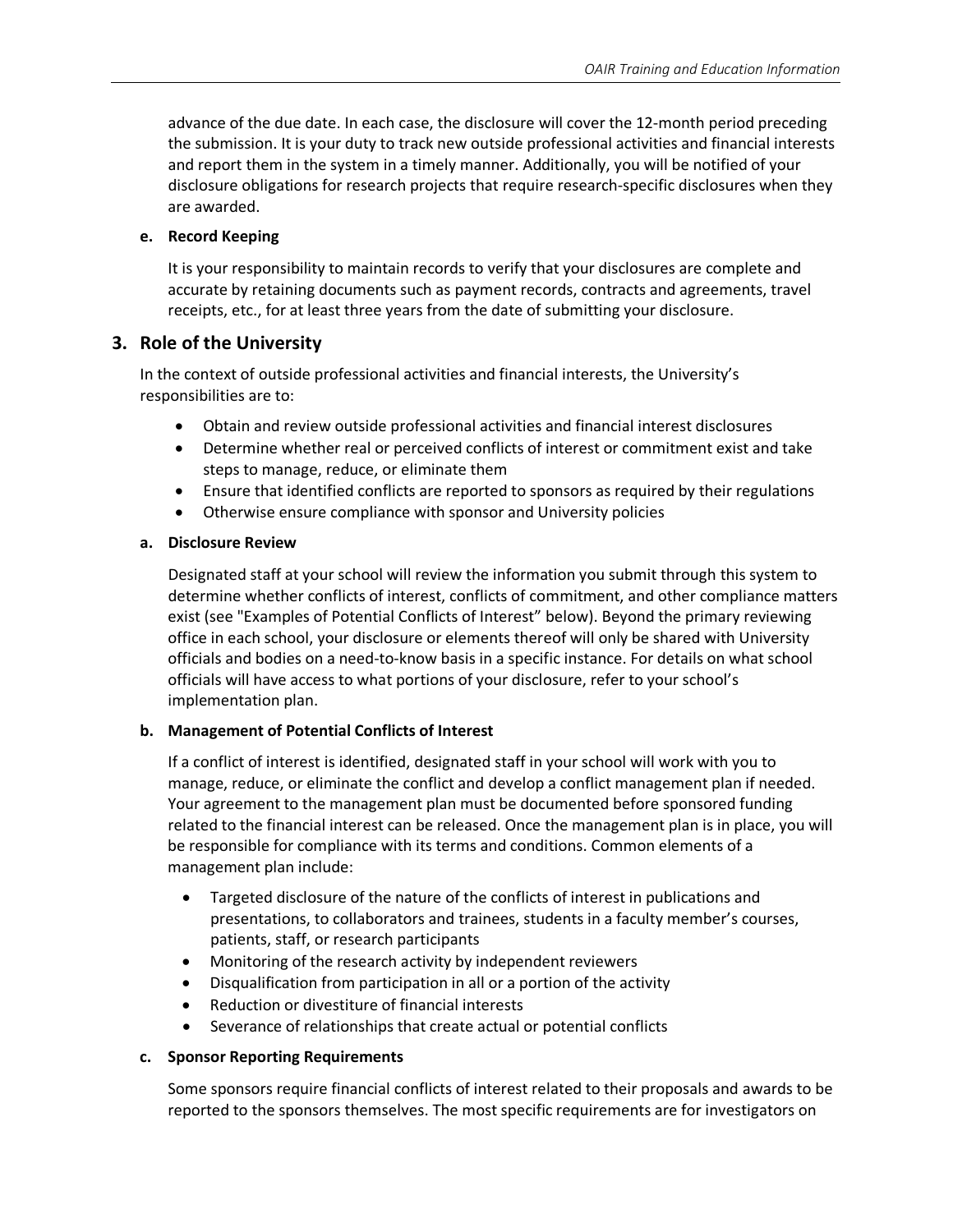PHS projects at award stage (see Section 4), with some private foundations adopting this requirement as well. Other sponsors require formal notifications at proposal stage. Your school will follow the appropriate procedures for reporting conflicts on your behalf as needed.

# **4. Requirements for PHS and NSF Investigators**

This section applies only to faculty and researchers who are identified as "investigators" (see definition below) on proposals or awards from PHS agencies and [private sponsors following](https://vpr.harvard.edu/files/ovpr-test/files/agencies_and_organizations_following_the_phs_fcoi_regulations.pdf) PHS rules [for conflicts of interest,](https://vpr.harvard.edu/files/ovpr-test/files/agencies_and_organizations_following_the_phs_fcoi_regulations.pdf) as well as NSF (see [NSF COI policy\)](https://www.nsf.gov/pubs/manuals/gpm05_131/gpm5.jsp#510).

### **a. PHS and NSF Conflict of Interest Regulations**

The US Department of Health and Human Serivces's [Final Rule on the Responsibility of](http://www.gpo.gov/fdsys/pkg/FR-2011-08-25/pdf/2011-21633.pdf)  [Applicants for Promoting Objectivity in Research for Which Public Health Service Funding is](http://www.gpo.gov/fdsys/pkg/FR-2011-08-25/pdf/2011-21633.pdf)  [Sought](http://www.gpo.gov/fdsys/pkg/FR-2011-08-25/pdf/2011-21633.pdf) outlines the University's obligations regarding oversight of its researchers' financial interests and engagement in outside entities. It prescribes criteria to evaluate the financial interests and outside activities, procedures to implement a compliance program, and a requirement for the University to maintain and enforce a conflict of interest policy. You can find Frequently Asked Questions about these regulations [here.](https://grants.nih.gov/faqs#/financial-conflict-of-interest.htm)

NSF's Conflict of Interest Policy similarly outlines the University's obligation to maintain a conflict of interest policy and determine whether NSF-funded investigators have a conflict of interest related to NSF-funded awards, including the provision of criteria to make this determination. However, under NSF's policy, the University is empowered to manage or eliminate the conflicts internally and only needs to report to NSF if the conflict cannot be managed satisfactorily.

### **b. Who Is an Investigator**

The PHS Final Rule defines an "investigator" as "the project director or principal investigator and any other person, regardless of title or position, who is responsible for the design, conduct, or reporting of research funded by the PHS, which may include, for example, collaborators or consultants". Similarly, the NSF guidance defines an investigator as "the principal investigator, co-principal investigators, and any other person at the institution who is responsible for the design, conduct, or reporting of research or educational activities funded or proposed for funding by NSF." The Principal Investigator (PI) on both PHS and NSF proposals or awards is responsible for identifying investigators.

Once identified as an investigator, individuals will be required to complete annual disclosures according to their institutions' schedules, as well as research-specific certifications at the time of award. The University will not submit a proposal for PHS or NSF funding unless all individuals identified as investigators have an up-to-date disclosure on file.

# **c. Reporting Requirements**

The University must report any financial conflicts of interest identified in connection with a PHSfunded project to the funding agency. This report will include basic information about the project, investigator, and financial interest as well as a summary of how the financial interest relates to the PHS-funded research and how the University is managing the conflict in a management plan.

# **d. fCOI Public Accessibility**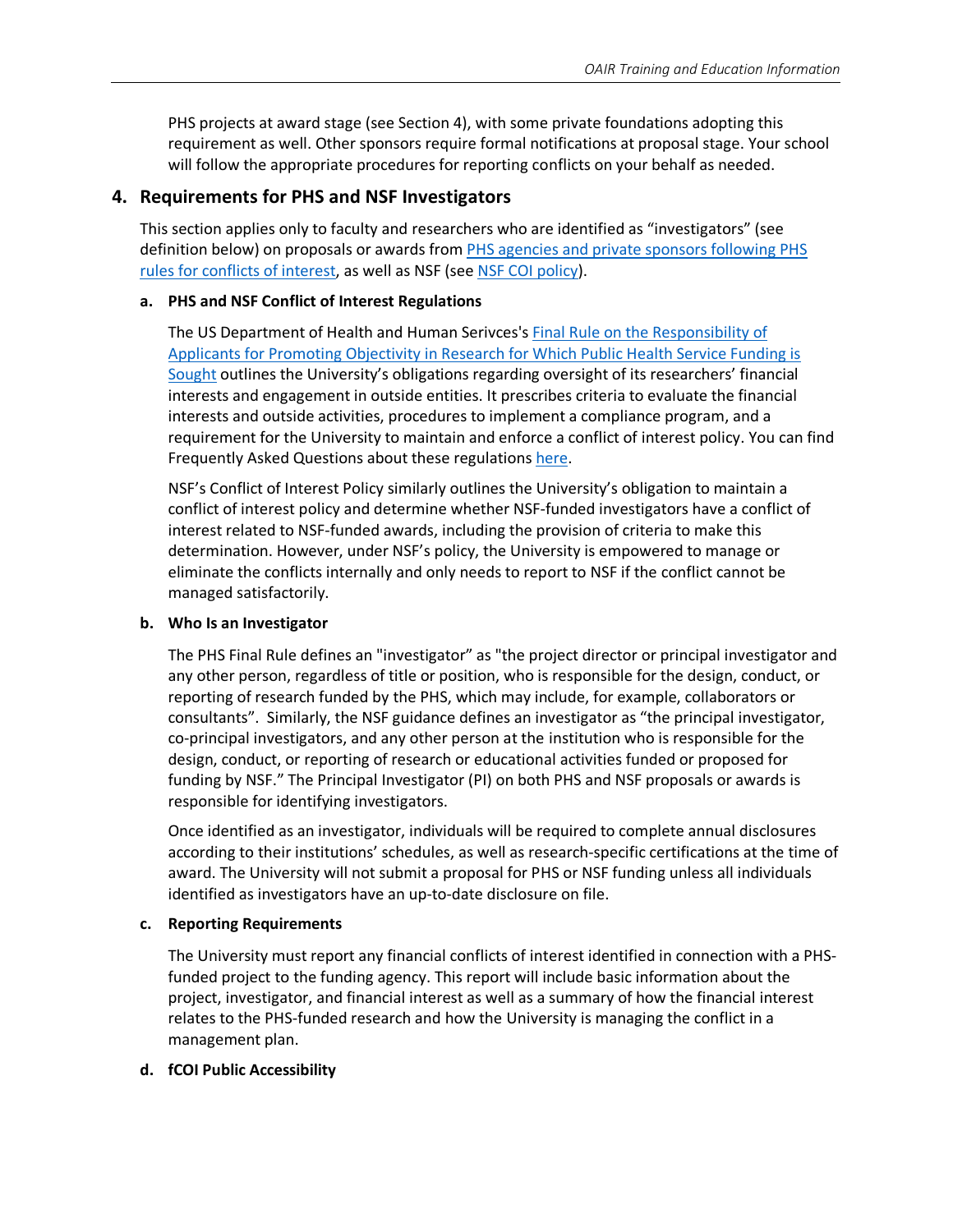If an investigator is Senior or Key Personnel on a PHS-funded project, and it is determined that a financial interest presents a conflict, the University is required to make certain information about the disclosure available to the public. It can be done either by posting the information on a public website or by providing a written response within five business days of a request. The University will only release information to the public as required by the regulations, such as the following:

- 1. The investigator's name, title, and role on the project
- 2. The name of the entity in which the financial interest is held
- 3. The nature of the financial interest (e.g., consulting, equity, travel)
- 4. The approximate dollar value of the financial interest

### **e. Retrospective Review**

If the University does not identify or manage an fCOI in a timely manner, including because the investigator did not disclose the interest in the timeline required, the University is obligated to complete a retrospective review of the investigator's fCOI related to the PHS-funded research within 120 days of the determination of noncompliance. The purpose of the review is to determine whether the PHS-funded research was biased in the design, conduct, or reporting during the period of noncompliance because of the fCOI.

If, during a Retrospective Review, the University determines that bias may have affected the PHS-funded research, the University will promptly notify PHS and develop a Mitigation Plan designed to eliminate or mitigate the effect of the bias. The University is required to send a Mitigation Report to the relevant PHS agency that includes information about the project and the PI's financial interest, the reason for the retrospective review, and a description of the impact of any bias on the research project.

**Please Note**: Consistent with the PHS Final Rule, the University requires fCOI training for all investigators on proposals or awards funded by the NSF, PHS, or [other sponsors that follow](https://vpr.harvard.edu/files/ovpr-test/files/agencies_and_organizations_following_the_phs_fcoi_regulations.pdf) PHS [rules](https://vpr.harvard.edu/files/ovpr-test/files/agencies_and_organizations_following_the_phs_fcoi_regulations.pdf) for conflicts of interest. Reading this document satisfies this requirement.

# **Harvard Kennedy School (HKS) Requirements**

HKS is proud of its energetic involvement in the world. To better understand how to solve public problems by improving policy and leadership, we engage directly with policymakers, public leaders, governments, nonprofit organizations, and for-profit businesses whose activities influence those problems. However, we recognize that such engagement can raise questions about perceived and potential conflicts of interest. Therefore, in addition to the University policy's internal reporting requirements for potential financial conflicts of interest, HKS also requires *public disclosure* of outside professional activities.

Both the internal and public disclosure requirements at HKS are designed to promote transparent engagement with any government, non-profit, civil society, commercial, or other organization that has a financial, ideological, or political interest in the academic activities of our faculty members, where that engagement may influence, or may reasonably appear to an outside observer to influence, the discharge of teaching, research, or other University-related responsibilities.

The HKS public website provides the *Outside Professional Activities* tab for disclosure of these activities as part of each faculty member's HKS profile page. The University's Outside Activities and Interests Reporting system (OAIR) will provide a direct feed of a small number of data fields from each faculty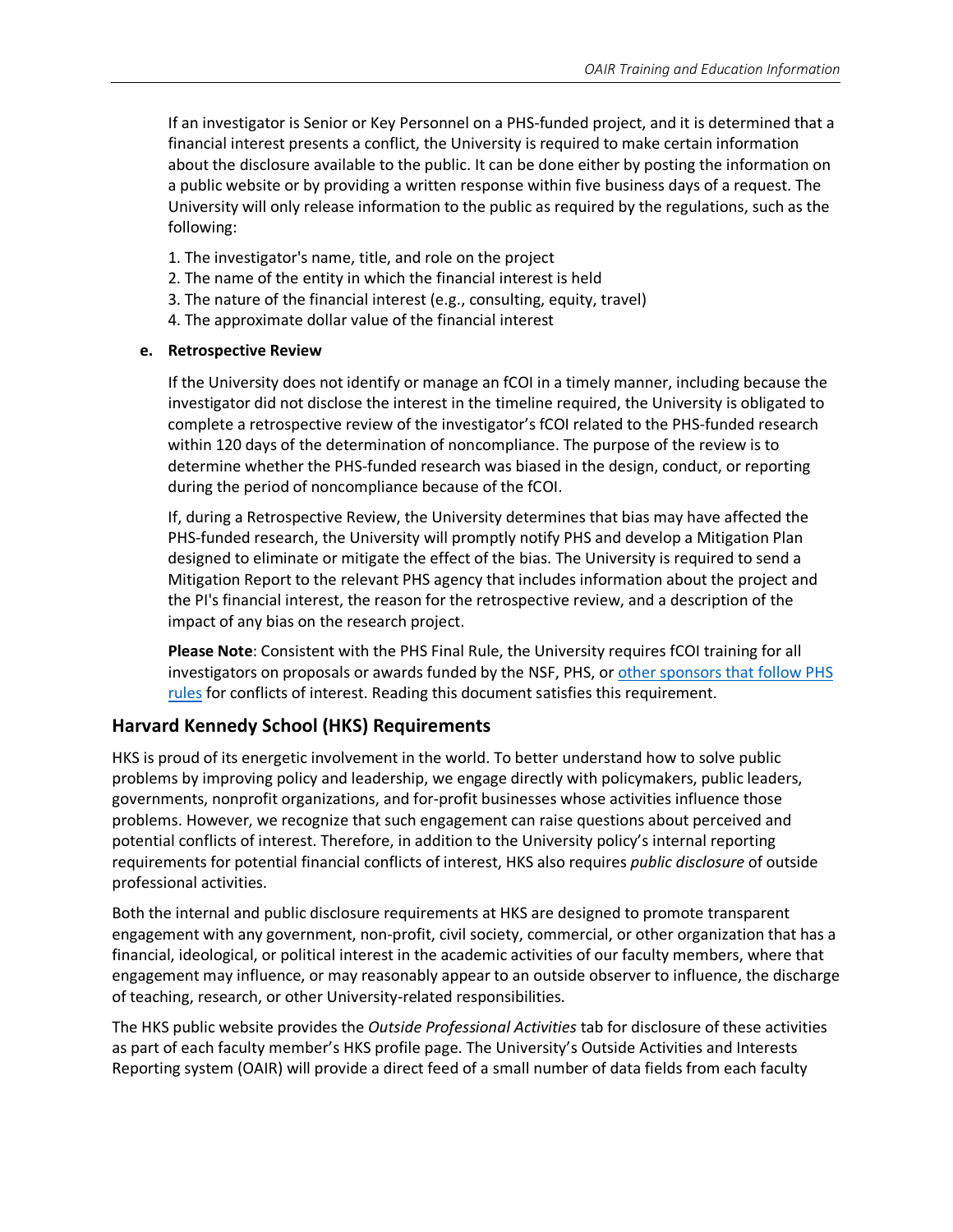member's most recent internal disclosure to their profile page for the purposes of public disclosure. This will not require any additional effort by the reporter.

The *Outside Professional Activities* tab appears next to the *Sponsored Projects* tab (for all sponsored principal investigators), which displays key information about sponsored awards (grants and contracts) received by the faculty member and administered at HKS in the past two calendar years. Together, these public disclosures allow for greater transparency and a more complete picture of individual faculty activities in these key dimensions.

# **Harvard Medical School (HMS) Requirements**

There are additional policy requirements for Harvard Medical School faculty:

- Faculty of Medicine Policy on Financial Conflicts of Interest in Sponsored Research: [https://ari.hms.harvard.edu/sites/g/files/mcu761/files/phs\\_policy\\_2012\\_sponsored\\_research\\_1](https://ari.hms.harvard.edu/sites/g/files/mcu761/files/phs_policy_2012_sponsored_research_10.27.2016.pdf) [0.27.2016.pdf](https://ari.hms.harvard.edu/sites/g/files/mcu761/files/phs_policy_2012_sponsored_research_10.27.2016.pdf)
- Faculty of Medicine Policy on Conflicts of Interest and Commitment: [https://ari.hms.harvard.edu/outside-activities/faculty-medicine/faculty-medicine-policy](https://ari.hms.harvard.edu/outside-activities/faculty-medicine/faculty-medicine-policy-conflicts-interest-commitment)[conflicts-interest-commitment](https://ari.hms.harvard.edu/outside-activities/faculty-medicine/faculty-medicine-policy-conflicts-interest-commitment)

The integrity of Faculty of Medicine investigators as they pursue their clinical, research and teaching missions is of paramount importance. While Harvard Medical School believes that collaborations with industry are critical to achieving its academic mission, it remains fundamentally important that interactions between Faculty of Medicine investigators and industry be transparent and governed by a policy that further codifies and enforces our high standards.

The Faculty of Medicine seeks to facilitate responsible relationships between industry and faculty who conduct research. There are certain activities and relationships, however, that are presumed to be prohibited and others that are prohibited unless a specific exception is applicable in accordance with this policy. Laid out below are rules with which faculty are required to comply.

An Investigator is presumed to be prohibited from participating in certain research if the Investigator has a financial interest in a company that is providing sponsored research support for the research or has a technology that is being studied as part of the research.

### **The Clinical Research Rule**

Under this rule, an Investigator's participation in clinical research will receive extra scrutiny and may be restricted from participating in the research if the Investigator earns income from or owns equity in a company whose technology is being investigated or serve in a fiduciary role of the company or organization whose technology is being investigated.

Please review the policy at the following link: [https://ari.hms.harvard.edu/sites/g/files/mcu761/files/assets/HMS%20COI%20and%20Commitment%2](https://ari.hms.harvard.edu/sites/g/files/mcu761/files/assets/HMS%20COI%20and%20Commitment%20Policy%20November%202020.pdf) [0Policy%20November%202020.pdf](https://ari.hms.harvard.edu/sites/g/files/mcu761/files/assets/HMS%20COI%20and%20Commitment%20Policy%20November%202020.pdf)

### **The Research Support Rule**

Under this rule, an Investigator who participates in research will receive extra scrutiny and may be restricted from participating in the research if the Investigator has an equity financial interest in a business that would like to provide sponsored research support for the research. An Investigator